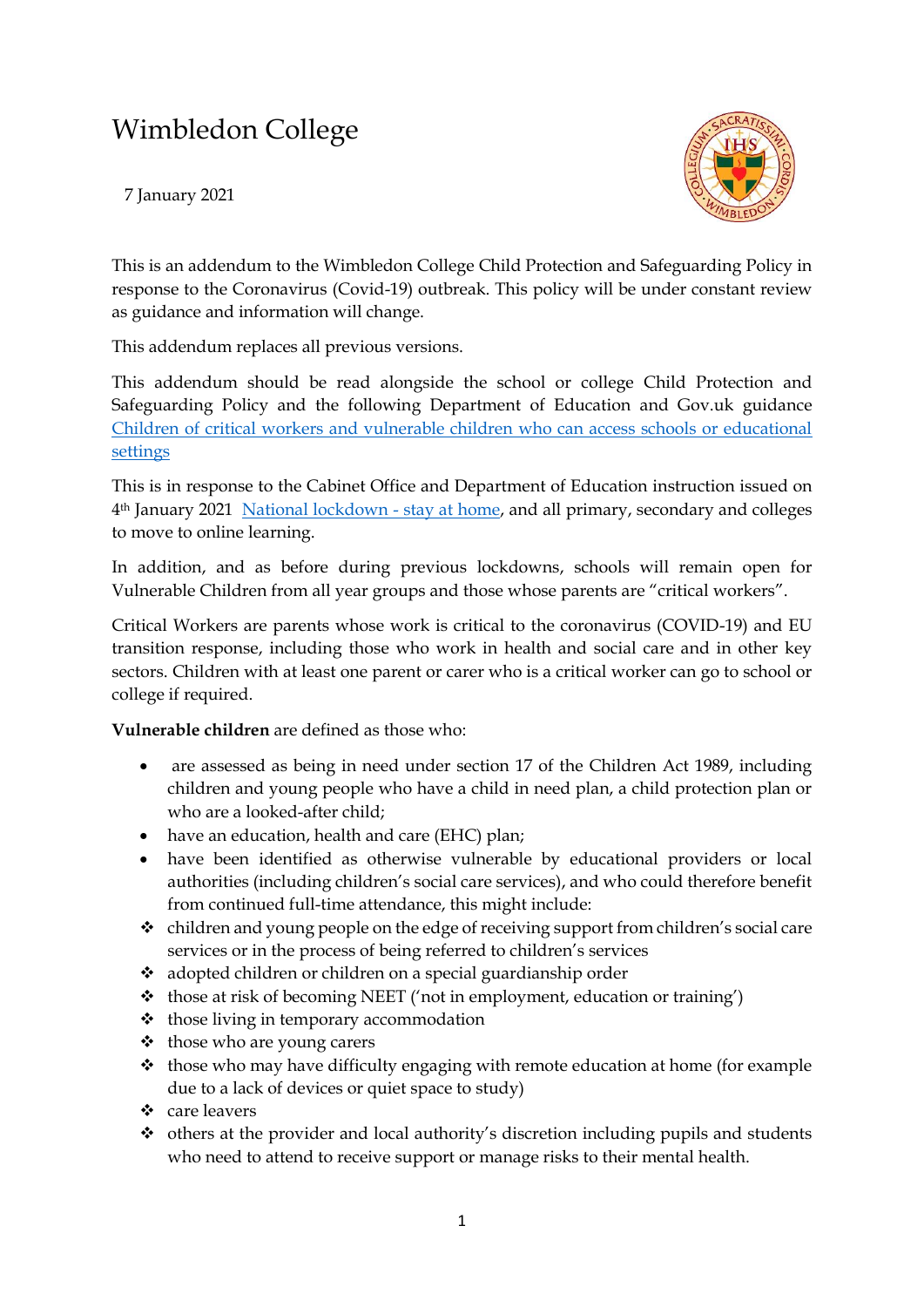Eligibility for free school meals in and of itself is not a determining factor in assessing vulnerability.

Senior leaders, especially the Designated Safeguarding Lead (and deputies) know who our most vulnerable children are. They have the flexibility to offer a place to those on the edge of receiving children's social care support.

Wimbledon College will continue to work with and support children's social workers to help protect vulnerable children. This includes working with and supporting children's social workers and the Merton Virtual School for looked-after and previously looked-after children.

There is an expectation that vulnerable children who have a social worker will attend an education setting, so long as they do not have underlying health conditions that put them at increased risk.

In circumstances where a parent does not want to bring their child to an education setting, and their child is considered vulnerable, the social worker and a member of the Safeguarding Team will explore the reasons for this directly with the parent.

Where parents are concerned about the risk of the child contracting COVID19, Wimbledon College or the social worker will talk through these anxieties with the parent/carer following the advice set out by Public Health England.

Wimbledon College will encourage our vulnerable children and young people to attend a school, including remotely if needed.

The **Multi Agency Safeguarding Hub (MASH)** will continue to function as normal.

**First Response** will conduct face to face visits with all new cases. Subsequent visits may be held virtually.

## **Attendance**

Wimbledon College will comply with the guidance issued in January 2021 by the Department of Education [Restricting attendance during the national lockdown: schools](https://assets.publishing.service.gov.uk/government/uploads/system/uploads/attachment_data/file/950510/School_national_restrictions_guidance.pdf)

Vulnerable children's attendance is expected, where it is appropriate for them (that is, where there are no shielding concerns for the child or their household, and/or following a risk assessment for children with an EHC plan), so that they can gain the educational and wellbeing benefits of attending.

Vulnerable children – regardless of year group – that have not been attending in the recent period are expected to return to school or college provision where this would now be appropriate for them to do so.

Vulnerable Children who have a social worker are expected to attend unless the child/household is shielding or clinically vulnerable.

Vulnerable Children who have an EHCP: attendance is expected where it is determined that their needs can be as safely or more safely met in the school or college.

Vulnerable Children who are deemed otherwise vulnerable, at the school, college or local authority discretion, attendance is expected unless the child/household is shielding or clinically vulnerable.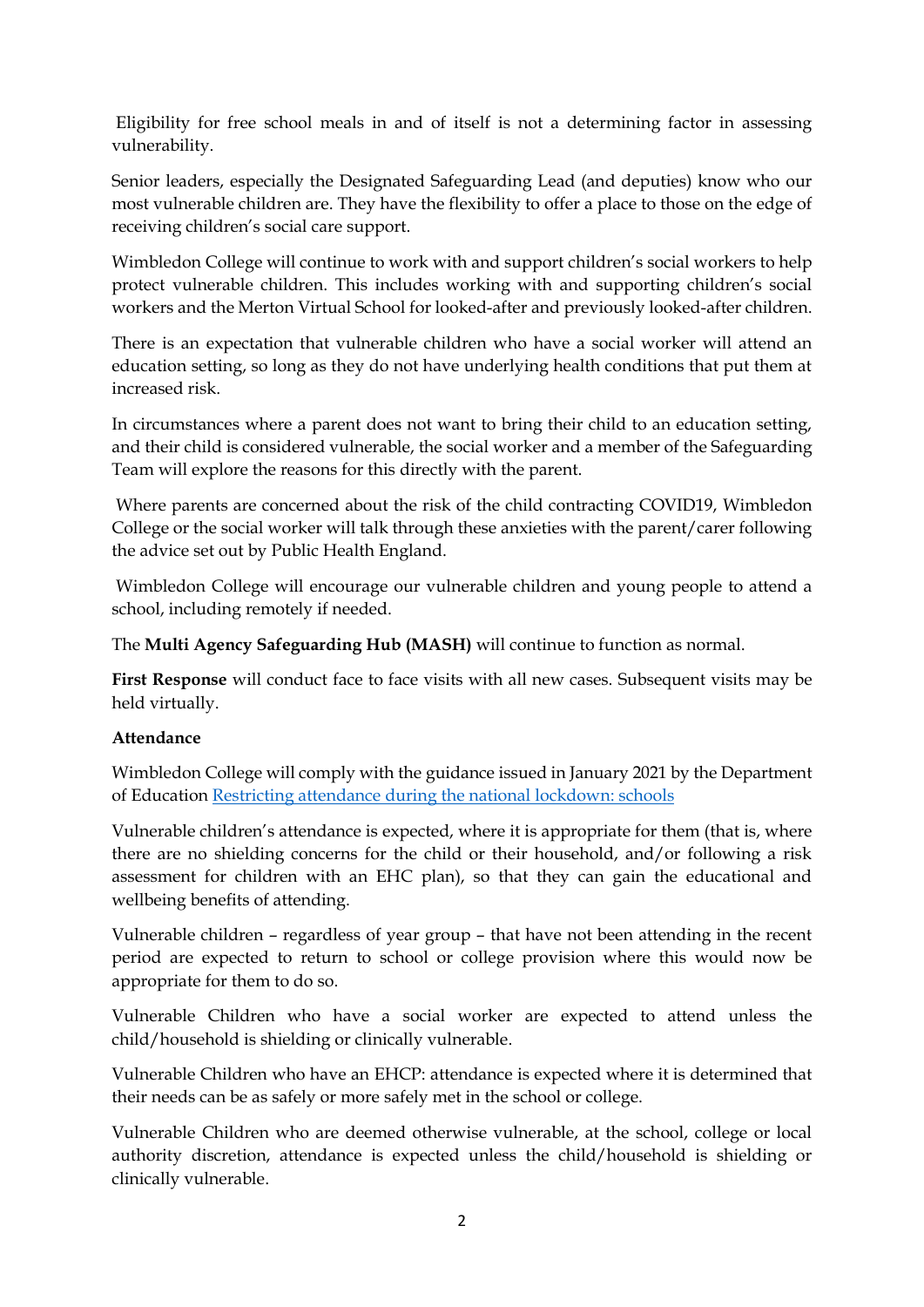The Head Master of the Merton Virtual School must be informed in relation to all children who are "Looked After"

Wimbledon College will continue to inform social workers where children (with a social worker) do not attend. We will continue to follow up with any parent or carer of a child who is expected to attend and fails to do so.

## **Designated Safeguarding Lead**

Wimbledon College has a Designated Safeguarding Lead (DSL) and Deputy DSLs.

The Designated Safeguarding Lead is: Len Hillhouse

The Deputy Designated Safeguarding Lead (S) is: Elaine James, Tigger Wilson and Pierre Cargill

A trained DSL (or deputy) will be available on site. Where this is not the case a trained DSL (or deputy) will be available to be contacted via phone.

Where a trained DSL (or deputy) is not on site, in addition to the above, a senior leader will assume responsibility for co-ordinating safeguarding on site. This might include updating and managing access to child protection online management system, for example My Concern or CPOMS and liaising with the offsite DSL (or deputy) and as required liaising with children's social workers where they require access to children in need and/or to carry out statutory assessments at the school or college.

All school named staff and volunteers will have access to a trained DSL (or deputy). On each day staff on site will be made aware of who that person is and how to contact them.

The DSL will continue to engage with social workers, and attend all multi-agency meetings, which can be done remotely or may be virtual, for example via Zoom or Skype.

If the DSL is nearing or is over the 2 yearly statutory update, for these emergency provisions, that DSL may continue in their duty.

If a school does not have a DSL due to sickness or staff in self-isolation, assistance can be sought from a nearby school or cluster group of schools to provide DSL cover.

The DSL will ensure that all CP records relating to a child attending another setting will be communicated ad transferred if necessary. It is recommended that both setting discuss any concerns involving a Vulnerable Child. This will include access to CP Plans, EHCPs or Personal Education Plan if the child is "Looked After".

## **Reporting a concern**

If staff do receive an allegation of abuse or harm, then they must follow the procedure detailed in the main Child Protection and Safeguarding Policy. All allegations of abuse or harm must be recorded, signed, dated and timed and passed immediately to the DSL or Deputy DSL.

If any member of staff has a concern about an adult working in the school, they must immediately inform the Head Master. If the concern is about the Head Master, then the Chair of Governors must be informed.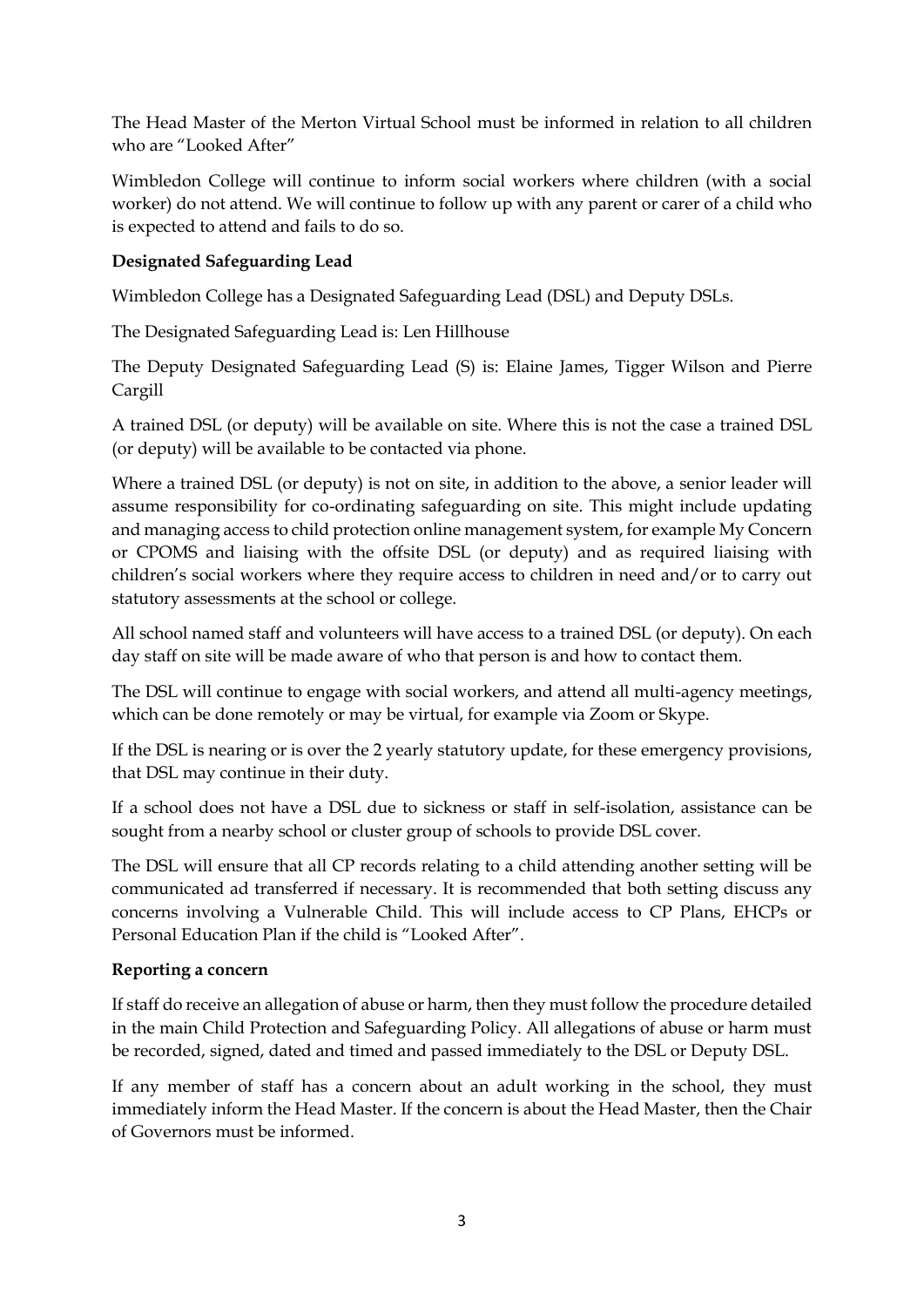The Head Master, on receipt of an allegation against a member of staff, will contact the Local Authority Designated Officer, John Shelley (Tel: 020 8545 3187. Email: [lado@merton.gov.uk\)](mailto:lado@merton.gov.uk) immediately.

## **Peer on Peer Abuse**

Any reports of peer on peer abuse must be followed up as set out in Part 5 of Keeping Children Safe in Education 2020 and in the specific section of the Child Protection and Safeguarding Policy.

School staff have received training on "peer on peer" abuse in accordance with part 5 of Keeping Children Safe in Education 2020. All reports of incidents must be reported to the DSL, and subsequently the MASH in accordance with the multi-agency safeguarding arrangements.

School staff therefore need to be mindful of any conflicts that may arise or the identification of Vulnerable Children.

## **Safeguarding Training and Induction**

Any new staff recruited during these emergency procedures will require safeguarding induction in line with Keeping Children Safe in Education 2019 which includes receiving:

- Part 1 of KCSiE 2020
- A copy of the Child Protection and Safeguarding Policy including this addendum,
- A copy of the Staff Code of Conduct/ Staff Behaviour Policy
- A copy of the School Behaviour Policy, and
- The Safeguarding response to Children who are missing education.

The induction will also include a meeting with the Designated Safeguarding Lead to understand his/ her role.

All staff will require to be made aware of safeguarding updates during the emergency period.

## **Safer Recruitment including the movement of staff**

It is essential that all staff and volunteers who work in the school are subject to safer recruitment processes and vetting and this includes ensuring that unsuitable people are not permitted to enter the children's workforce or gain access to children. During this emergency period schools will continue to follow their policies and procedures set out in the Child Protection and Safeguarding Policy and part 3 of Keeping Children Safe in Education 2020.

The Disclosure and Barring Service (DBS) has made changes to its guidance to minimise the need for face-to-face contact.

We will continue to follow the checking and risk assessment process for volunteers as set out in paragraphs 183 to 188 of KCSIE 2020. Under no circumstances will a volunteer who has not been checked be left unsupervised or allowed to work in regulated activity.

Whilst acknowledging the challenge of the current national emergency, it is essential from a safeguarding perspective that any school is aware, on any given day, which staff/volunteers will be in the school or college, and that appropriate checks have been carried out, especially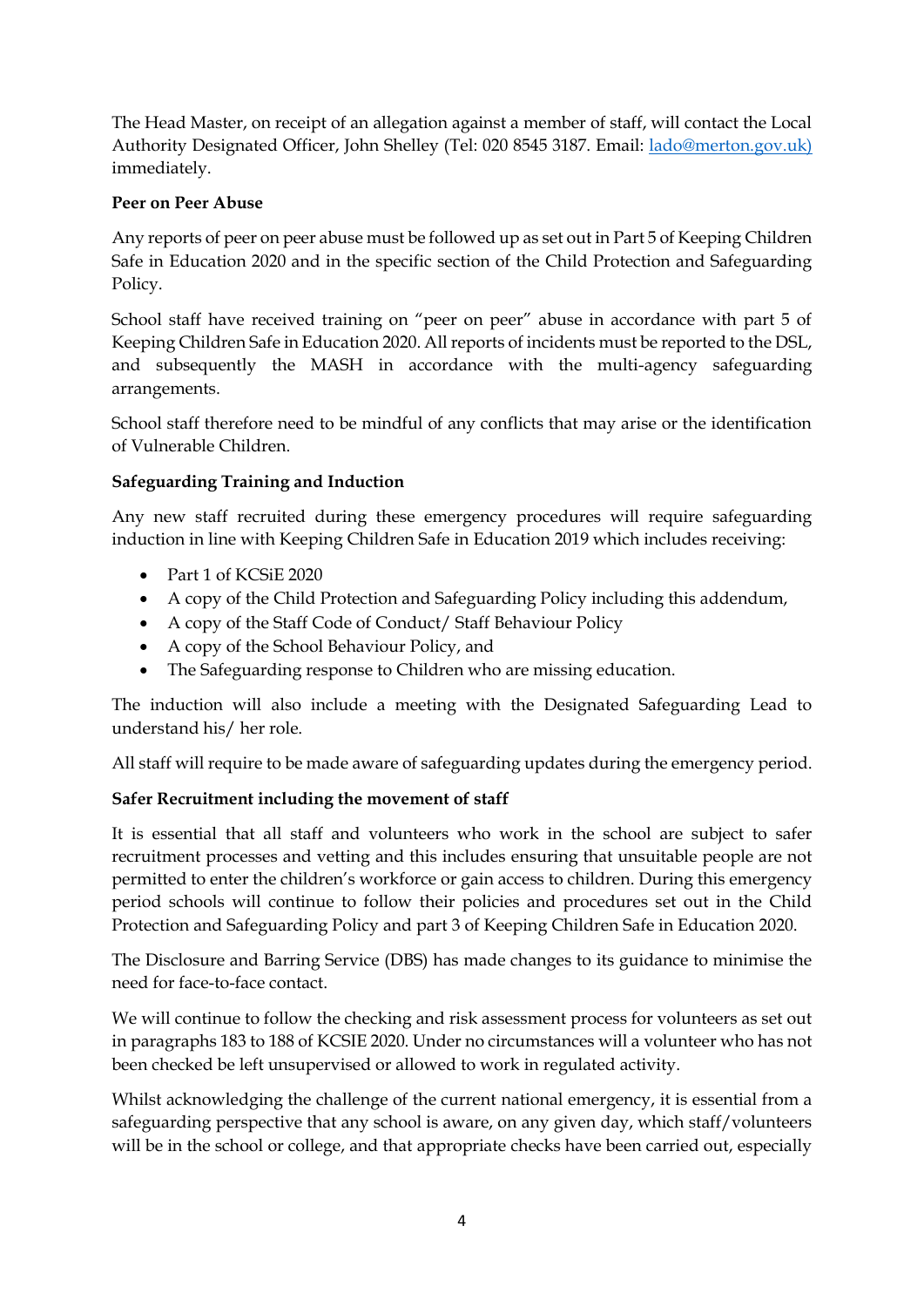for anyone engaging in regulated activity. As such, we will continue to keep the Single Central Record (SCR) up to date as outlined in paragraphs 164 to 173 in KCSIE 2020.

All staff who may be working together in a hub/ cluster will not require to undergo a further DBS check. The SCR for the hub/ cluster lead school must include all new staff who are transferred from other schools.

Any member of teaching staff who is dismissed for serious misconduct will be reported to the Teaching Regulation Agency and any member of staff who is withdrawn from a role involving regulated activity for a safeguarding reason will be referred to the Disclosure and Barring Service.

## **Online Safety**

During this lockdown period children will be spending more time online using remote learning, playing games and accessing social media.

We will continue to provide a safe environment for children both on and offline. Pupils will not be allowed to use personal computers, iPads and Chrome Books without supervision. Schools need to be particularly aware of online learning tools and systems in line with privacy and data protection/ GDPR requirements.

This school has filtering on the IT network to ensure all online content is appropriate to the year group. Children who can access the school IT network remotely will also have the same security and filtering. Children who are using an approved device given to them to use at home during the period of lockdown will also have the same security and filtering settings.

Schools in Merton have access to resources supplied by the London Grid for Learning for children and families to help to keep them safe online.

The Data Protection Officer will be made aware of any new communications platforms. This will likely require a Data Processing Impact Assessment.

If Wimbledon College is using a tutor as part of the catch-up programme this can be done remotely and we will ensure that the tutor is aware of their safeguarding obligations of online teaching.

## **Supporting Pupils not in school**

Children other than those who meet the definition of "vulnerable" will remain at home and through a communication plan staff will continue to contact them regularly.

The contact may involve speaking on the telephone with parents and with children themselves. At all times staff look out for any signs or indications that a child may be at risk and report this immediately to the DSL.

Staff will continue to monitor any remote learning that may involve logging on to online learning or submitting work on time. Any indications that children are not logging on must be followed up.

If the pupil is "looked after" liaison must be made with the Merton Virtual School.